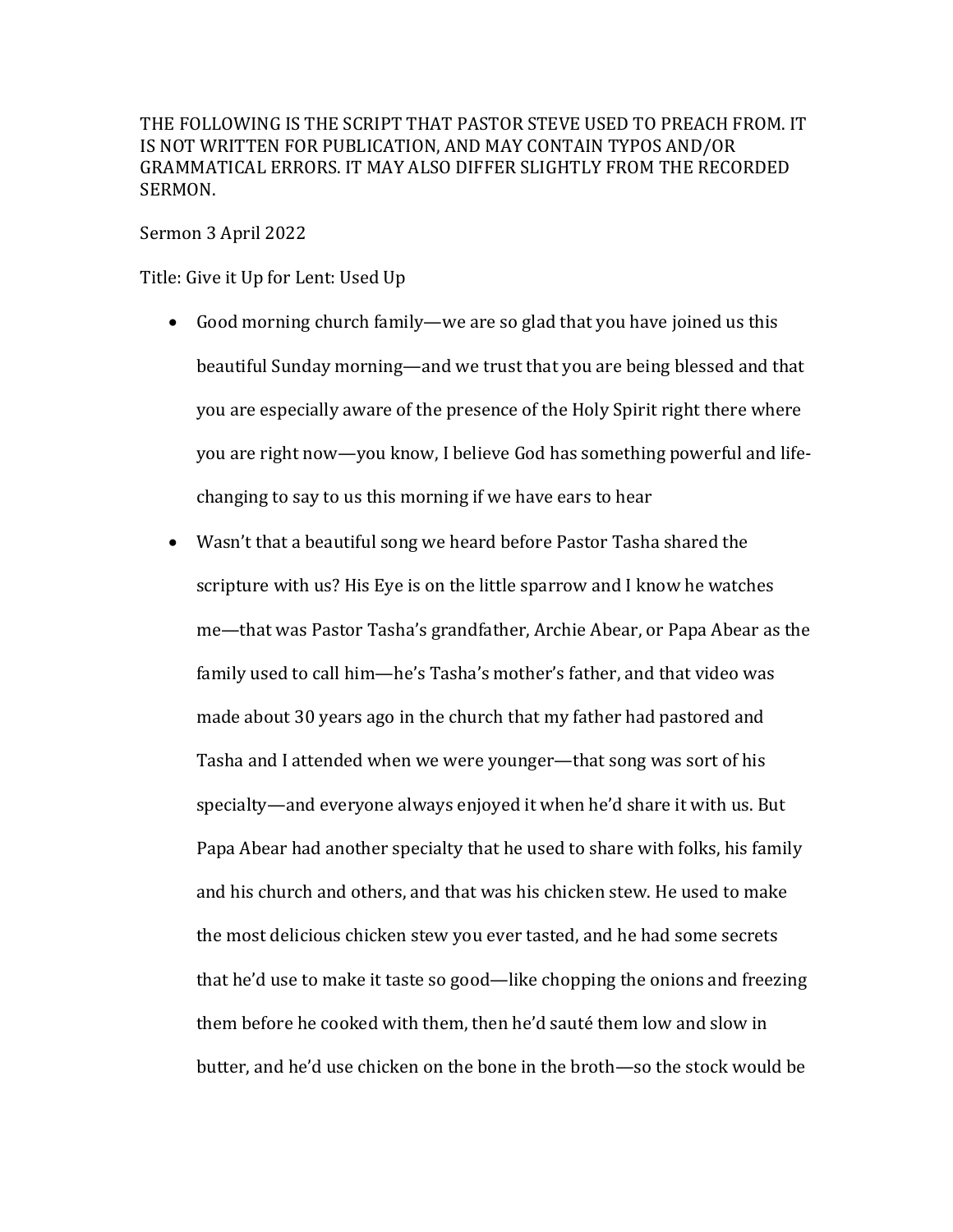just bursting with flavour—and he'd put in nice big chunks of potato—and I remember enjoying that chicken stew more than once when my parents and I would be invited to the Abear's house back when I was a teenager—and it was a tradition in Tasha's family on Sundays after church for everyone to gather around the big table in her grandparents' kitchen, cousins and uncles and aunts and Moms and Dads, and Mama Abear would make cornbread and Papa Abear would make his famous chicken stew, and the smell that would fill the kitchen—the whole house, really—the aroma was just incredible. Now as you probably could have guessed, Pastor Tasha made sure that Papa Abear taught her how to make his chicken stew, and so that's a recipe she breaks out every now and then—a few weeks ago when we had COVID Tasha made a big pot of stew and I am convinced that was part of the reason that we got better so quickly and didn't have anything more than mild symptoms. And not only did Papa Abear teach Tasha how to make that stew, but one Sunday some time before he died, Papa Abear made a big batch of stew and Tasha took some of it and canned it—preserving it in pint jars like this one—this isn't his stew but this is what it looked like in the jar—and she shared a jar or two of that canned chicken stew with her brother and some other members of the family, because they knew that Papa Abear wasn't gonna be around forever—none of us are—and as long as they had a jar of his chicken stew on their pantry shelf, they knew that someday, even when they didn't have him with them in the flesh anymore, they could open up that jar and remember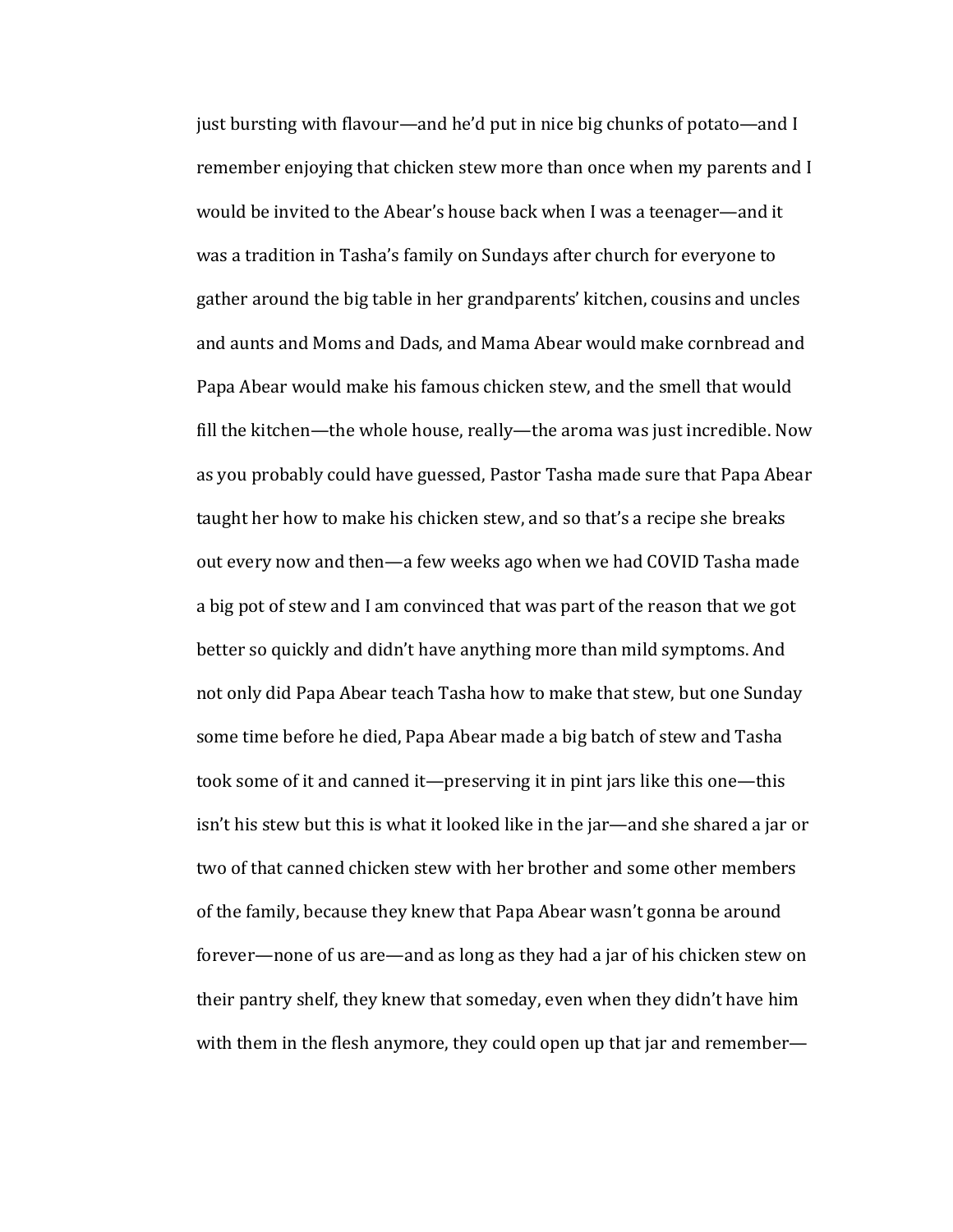and they could eat it in memory of him. But they'd want to save it, because once they opened it and used it up, it'd be gone.

- When Tasha and I were first married, I believe it was in the Springtime, just before Easter, we decided that it was time to open up our last jar of Papa Abear's chicken stew, and I'll never forget when we did—Pastor Tasha turned that lid and opened that jar—and poured that stew out, and that aroma filled our minds with so many memories—it was just like being back in that kitchen with all the family gathered around the table once again—and as the smell of that stew filled our kitchen and our house we just breathed it in, and it filled our hearts with joy and our bellies with goodness—and we ate it with a kind of respect, with a Spirit of reverence as we appreciated what Papa Abear had given us, and continued to give to us---and even so long after his death, he was still with us.
- Today we are continuing our Lenten sermon series, called "Give it Up for Lent," and we are nearing the home stretch—next Sunday of course is Palm and Passion Sunday, and that begins Holy Week—there are a lot of special services that will be going on here in Largs during that week, and you can read all about those in our newsletter that will be available next Sunday, and then of course the following Sunday is Easter Sunday, and Pastor Tasha will be bringing us the final sermon in this series. But for now we are still walking with Jesus toward Jerusalem and toward the crucifixion and resurrection, and in today's scripture we find Jesus in Bethany, where Lazarus and his sisters Mary and Martha live. Now Bethany is also where Lazarus died, and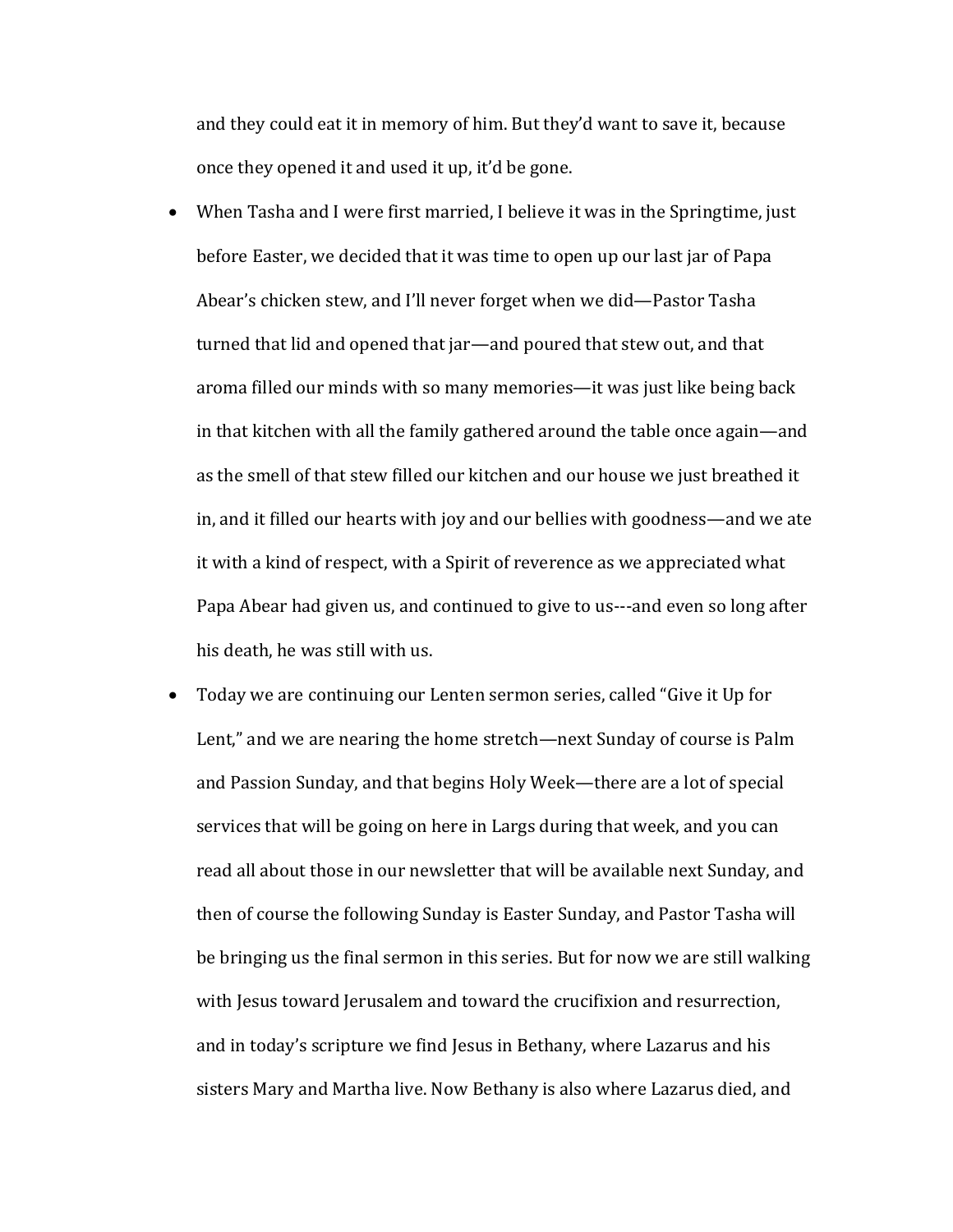was buried for 4 days, and was stinking up the place until Jesus finally showed up and raised him. That was when Mary told Jesus, "if you'd been here Lazarus wouldn't have died." That was just before Jesus commanded him to come out of the tomb.

- And in today's scripture, found at the beginning of chapter 12 of John's gospel, Jesus is having dinner with Lazarus and Mary and Martha, and Judas is also there, and John tells us that he doesn't like what he sees when Mary uses an expensive oil to anoint Jesus feet.
- Now a similar situation, is described in the gospel of Mark, chapter 14 and also in Matthew 26, but in their versions, Jesus is still in Bethany but he's at the home of Simon the Leper, and Mary and Martha and Lazarus aren't mentioned—and an unnamed woman anoints Jesus with an ointment in an alabaster jar—and it's not Judas who disagrees with what's happening, but in Matthew, it's the disciples, and in Mark it's just some people who were there. But in both of their versions, Jesus says "you always have the poor with you but you will not always have me," just as he also does here in the gospel of John.
- There's also a scene in Luke 7—we looked at it back in September of 2019 in a sermon called "Accentuate the Positive"—where Jesus is anointed by a woman who is called a sinner at a dinner—and that dinner is hosted by a Pharisee--named Simon—and so there are several similar situations and similar names and places that can sometimes get confusing and hard to keep straight, but we are going to focus on John's account today.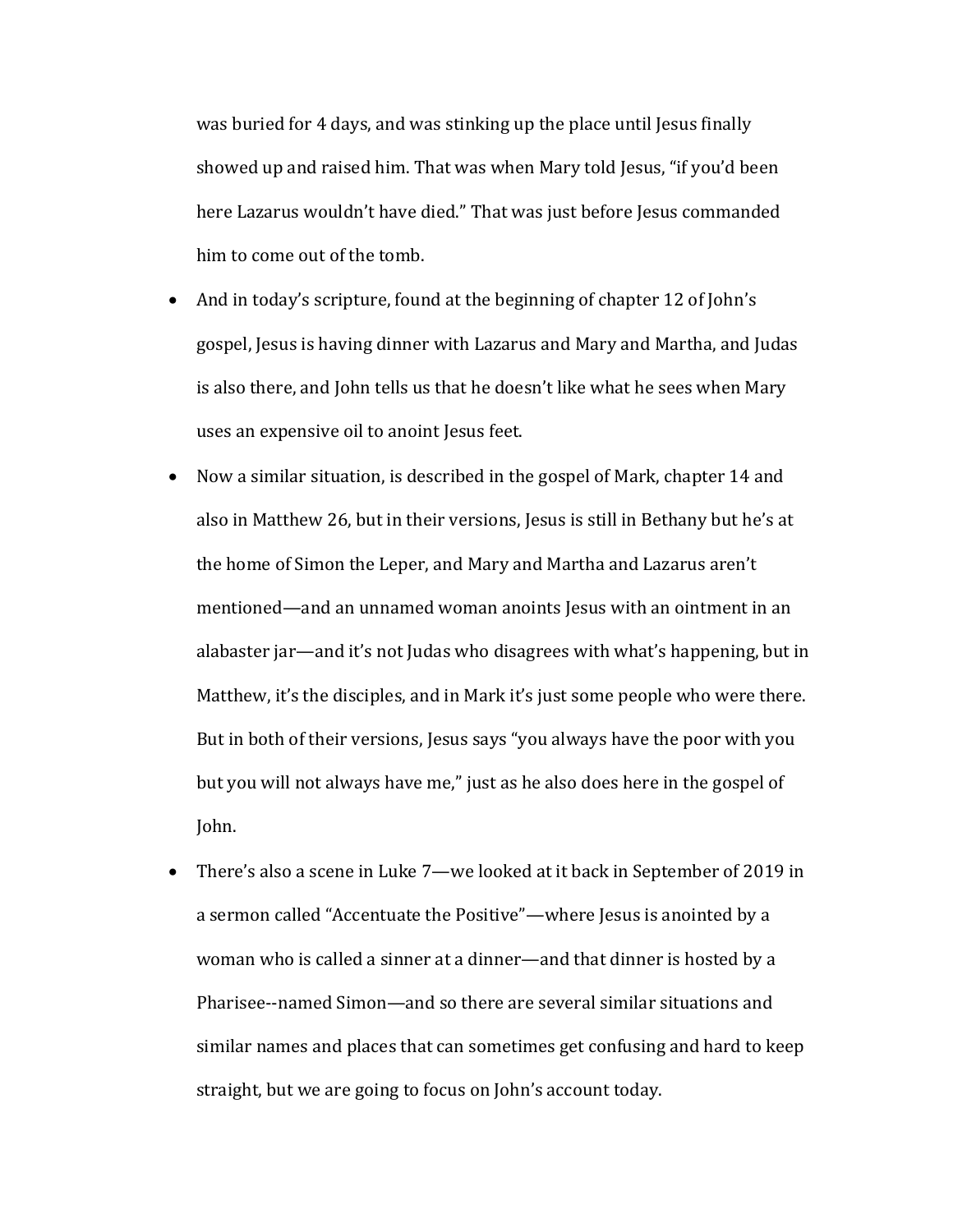- And from a literary point of view, these first 8 verses of John's  $12<sup>th</sup>$  chapter, this pericope, this chunk of scripture that can stand on its own as a unit, is just beautifully crafted, in my opinion. John begins by setting the scene, telling us when and where these events take place--it is 6 days before the Passover, just before Jesus enters Jerusalem and the familiar events of Holy Week that lead up to the crucifixion and resurrection happen—that's when it is, and where we are is in a house in Bethany—specifically the home of Lazarus, who Jesus had raised from the dead—and John tells us that Lazarus and his sisters are giving a dinner for Jesus—and with that information the stage is set—but in the first three verses John not only sets the stage, but some action takes place on it—and here in these first three verses, John tells us about the actions of the three residents of this house in Bethany—he tells us what they are doing. No dialogue happens in these first three verses, just silent activity, and it's the last of these three activities that evokes a response from the other two people who are named here by John—and what we hear from these two, namely Judas and Jesus, is a commentary on the action that has taken place. Judas makes a comment and Jesus responds to it—and disagrees with it as well—so this is a sort of a debate—a point and counterpoint contained in their commentary of what they have witnessed, the central action that takes place, which is an act carried out by Mary.
- And for just a little while this morning, I'd like us to consider these 3 actors, the folks who carry out activities here, and then these two commentators and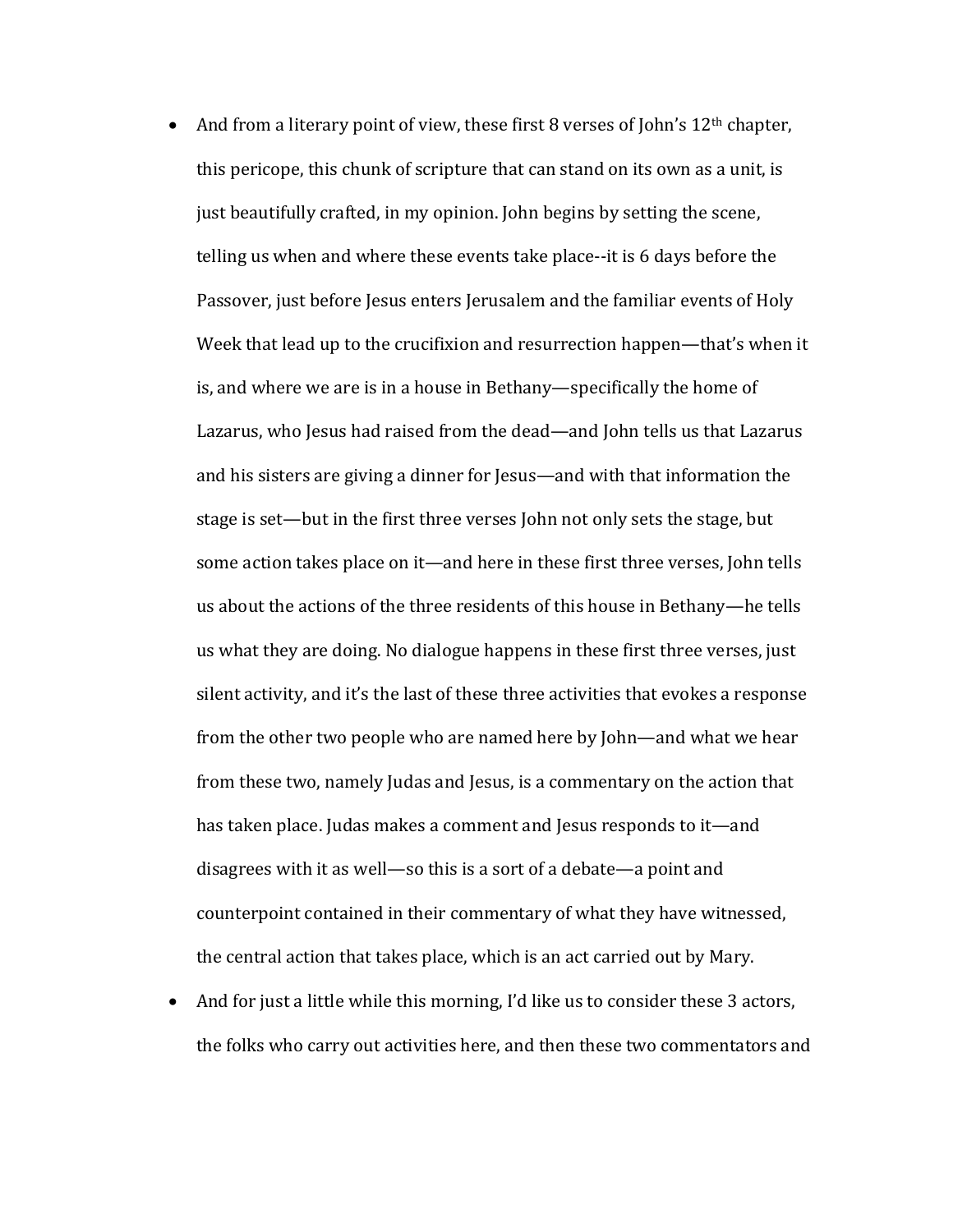what they have to say about the situation—because I believe there are some meaningful messages that will arise as we open up these 8 verses in this way.

- And so first I want to look at the three actions of these three actors in verses 1 through three. And what I want to suggest to you is that in these three actions, John gives us three examples of people who are living out their faith, three people whose actions testify to the Lordship of Jesus and the power of God—and these three actions are still three important ways that we see followers of Jesus living out their faith and testifying to the Lordship of Jesus even today—and they are ways that we can do the same.
- And the first of these three actors is Lazarus, and what he does is this: Lazarus sits. John tells us that Lazarus sits-- at the table with Jesus.
- And you might be thinking to yourself, "well that doesn't sound like any great accomplishment—that's not much to emulate—that's not much of an example to follow." But I think that it is.
- Because John also reminds us that Lazarus is the one that Jesus had raised from the dead. And he had been in the tomb for four days before Jesus arrived. He was not just dead, he was decomposing—he wasn't just lifeless, he was being consumed, eaten up, used up—and you'll remember John mentions the smell of death—when Jesus commands that the stone be moved and the tomb opened up, Martha reminds him that a powerful stench is going to fill the air—in the King James version she says "he stinketh"—and John lets us know that detail to make clear that Lazarus was not nearly dead, nor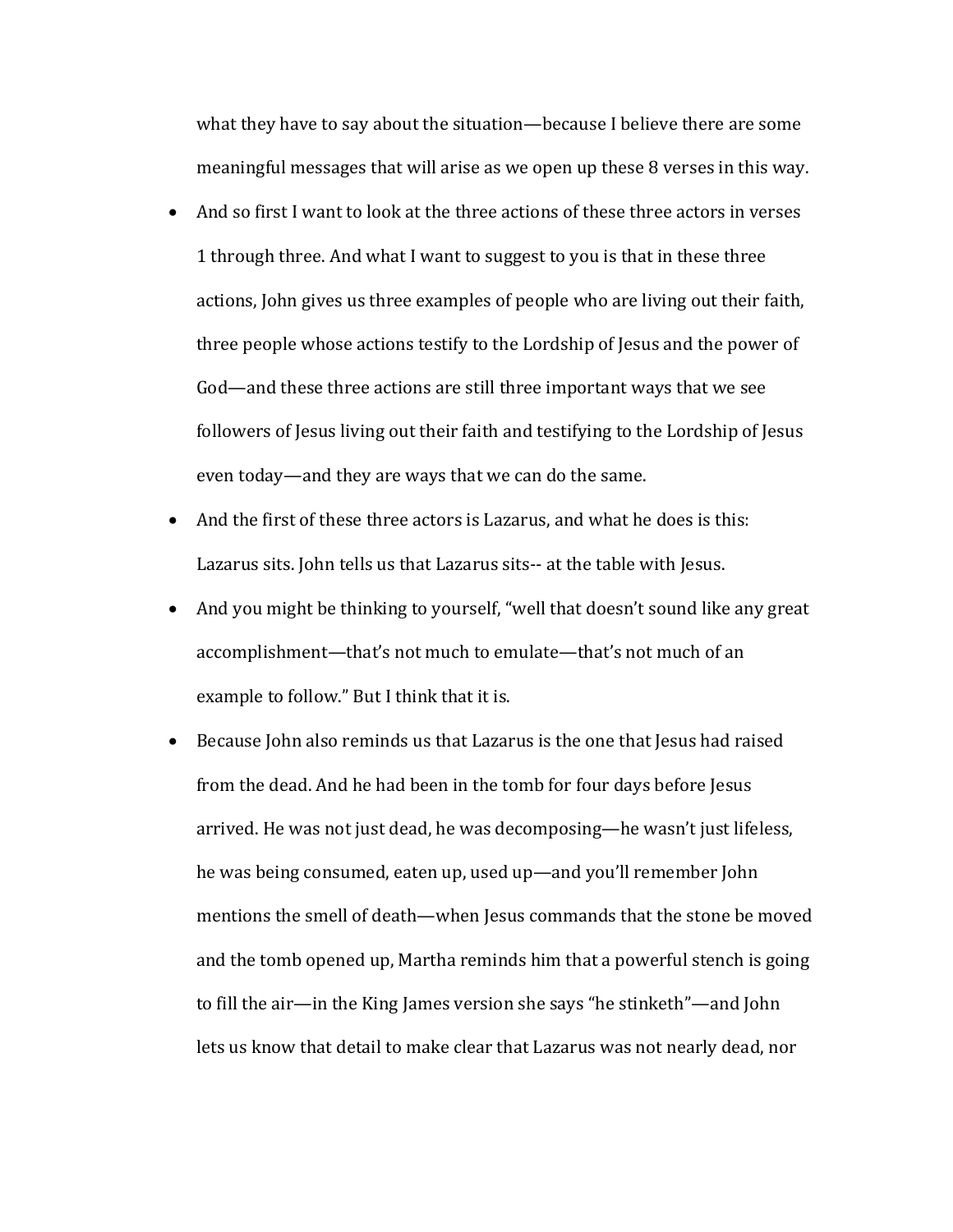was he merely dead, he was really most sincerely dead-- like the witch in the Wizard of Oz when that house fell on her.

- But now here he sits at the dinner table enjoying his chicken stew—or his mince and tatties, or Tikka masala or whatever they were having.
- And now, Lazarus' very presence is testimony to the transforming power of God's grace—he has literally moved from death to life—Lazarus is a living testimony to God's power in the past, evidence of the way that God can take what is dead and breathe life into it—and Lazarus' very presence points to the resurrection that is yet to come
- What is Lazarus doing? Lazarus is at the table being fed, being present with his family and his Saviour—and I think that sometimes we forget what a righteous and holy thing it is just to come to the table and be  $fed$ —be nourished and strengthened, and just be present—that great poet John Milton, when he considered his blindness reminded us, "they also serve who only stand and wait."
- Some folks bring glory to God by accomplishing great things, God does tremendous work through them, and their names are remembered for their noteworthy accomplishments, and some folks bring glory to God by making great sacrifices—giving generously to the Kingdom—and some, like Lazarus who simply sits at the table, testify to the transforming power of God's grace just by being a brand new creation—just by being alive and well-- and everything else is just gravy—Lazarus sits at the table.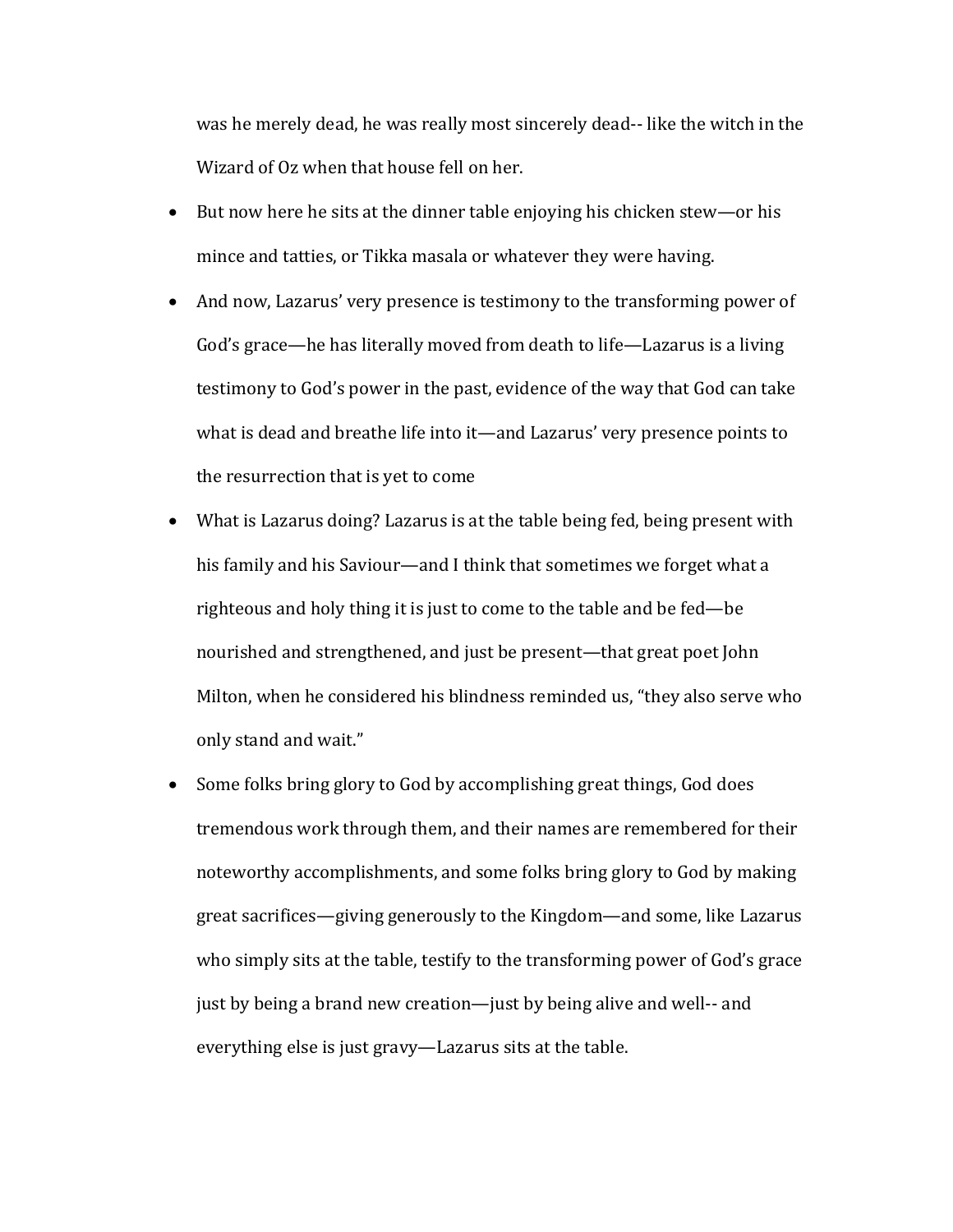- Our second actor here is Martha, and while Lazarus actions are a testimony to God's power in the past, Martha's actions are a demonstration of God's love in the present, and that's because Martha serves. Martha attends to the needs of others, in the here and now—she sees what needs to be done and does it.
- Oh, where would the church be without Marthas? Folks who don't just talk about the things that need to be done, but do them. Folks who put the love of Jesus into action, who love their neighbours as themselves, even without words they share the gospel with those around them—and without Marthas the church is little more than a museum, a social club, a theatre, but with them the church is truly the body of Christ, broken and poured out for the world
- I'll tell you I am so thankful that we've got a whole room full of Marthas on Sunday mornings, serving each other, meeting the needs of each other, feeding our family physically, spiritually and mentally, sharing not just food but fellowship and friendship and our prayers and compassion —and not just on Sundays but also every other day of the week folks in our church family are noticing what needs to be done and doing it—being the body of Christ in the community.
- Martha serves.
- And now finally our third actor in John's scenario is Mary, and it's Mary's action that is the catalyst for the conversation that takes place beginning in verse 4—what Mary does prompts a response from Judas, whose words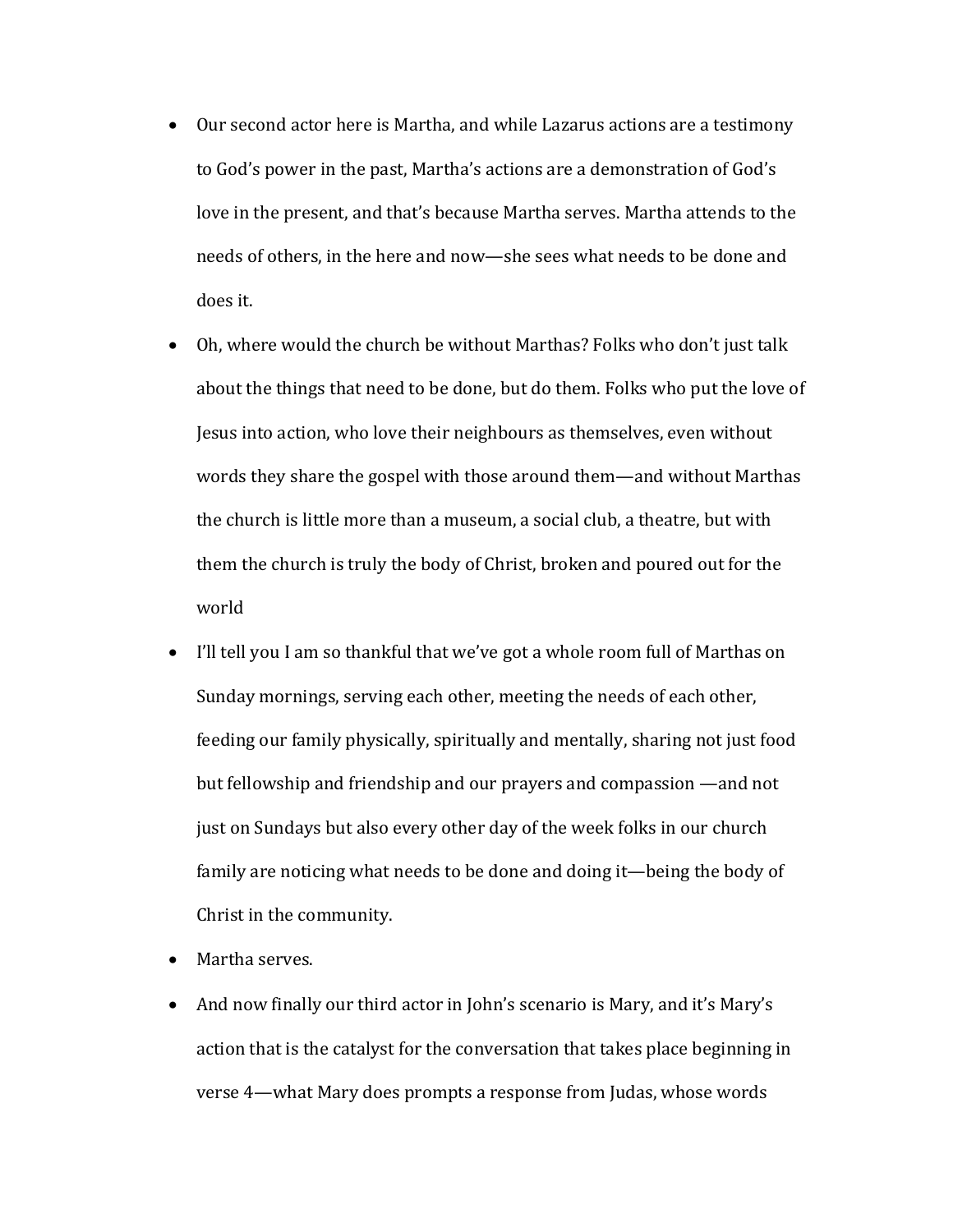prompt a response from Jesus—and what Mary does that is so provoking is this—while Lazarus sits and Martha serves, Mary sacrifices.

- John tells us that Mary takes a pound of pure nard and anoints Jesus' feet and wipes them with her hair-
- now nard is a precious essential oil that is used as a perfume and was also used in the preparation of bodies put into tombs—and it was costly—a pound of nard would have cost a years' wages—we'll see in a minute that Judas knows exactly what it's worth—but even today, when production is much more efficient and all we have to do is look on Amazon and order it, a little bottle of nard like this costs about ten pounds—and that's just for 10 millilitres—a whole pound—that would be as enough to fill this pint jar, because a pint's a pound the world around—that would cost about 500 pounds, so even today, nard is not cheap, particularly when you're talking about this much nard and not just a little bit like this—I believe the term for that is a nardini.
- And when Mary breaks open that container of nard, John tells us that the aroma fills the whole house—and I'll have this with me at church on Sunday if you'd like to know what that smells like—I think it smells sort of like cedar wood
- But John lets us know that the aroma is no longer contained but fills the whole house—even fills those who are in it because it's in the very air that they breathe when they inspire and expire—the Greek for that air is of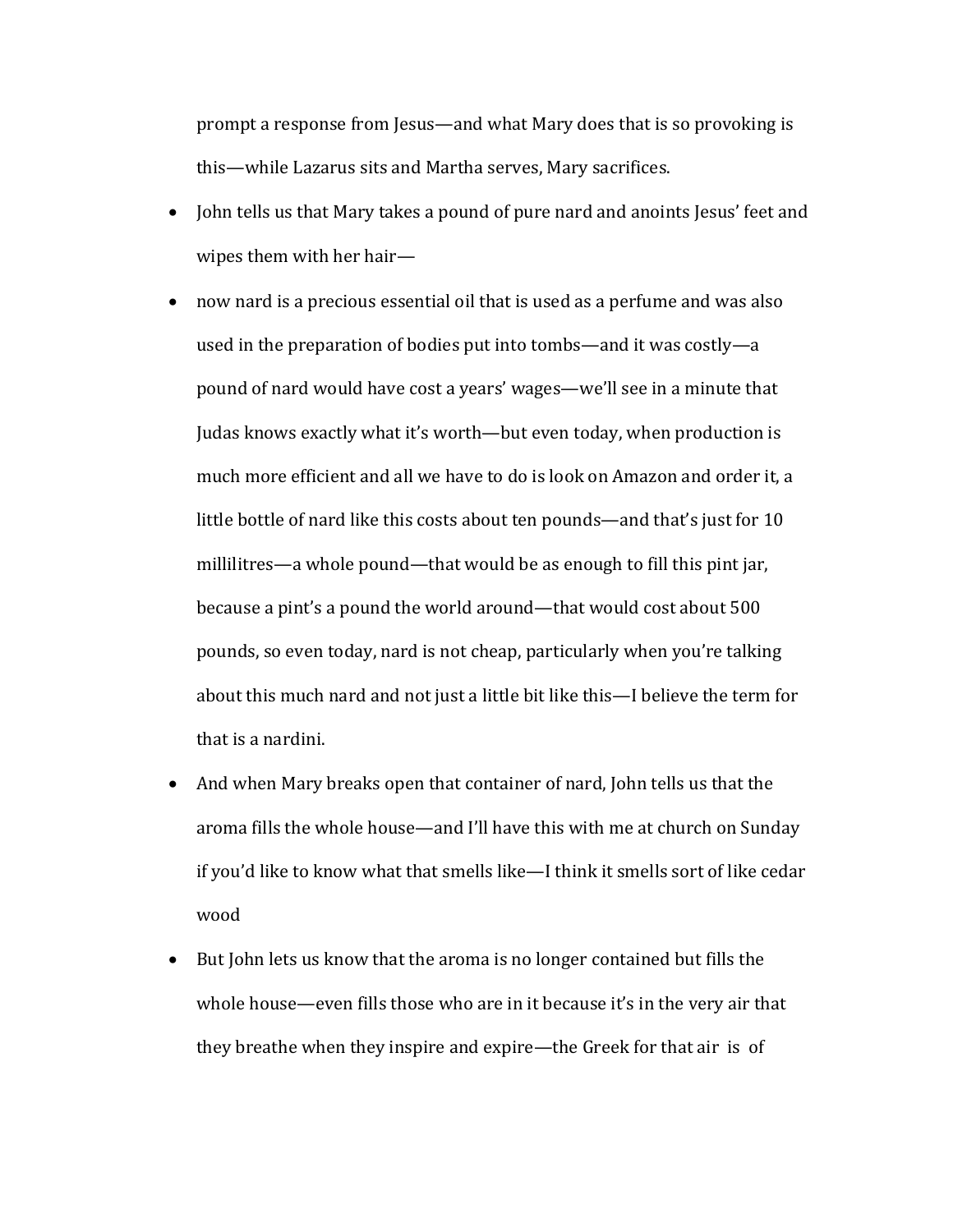course *pneuma*—spirit—that's why we say someone inspires when they breathe in—or that they are inspired when they're guided by the Spirit

- COVID has certainly taught us how a substance that's in the air, like a virus, can be carried on the wind and get inside of us—that's a bad thing when we're talking about a virus, but a very good thing when we're talking about a pleasant aroma or about the life-giving power of the Spirit of God
- Now we said that as Lazarus sits he testifies to the power of God in the past, and that Martha demonstrates God's love in the present, but Mary's sacrifice, what she gives up when she empties out and uses up this pound of pure nard points us to the power of God in the future, as Jesus tells us that she has anointed his body for burial—Jesus makes them aware of what is coming in just a few days, and that is the crucifixion and his burial
- Now we might wonder whether Mary knew what Jesus meant when he said she was anointing his body for burial-- When he said I'm not going to be around for much longer? I don't know, but I do know that Mary had seen the power of Jesus over death and the grave, she knew that the stench of death could be transformed into the fragrant aroma of perfume
- And what Mary is doing is demonstrating her absolute, limitless devotion to Jesus, the one who showed up when she had experienced irreversible, irreconcilable loss—when her brother was dead and buried and decomposing—beyond any hope—Jesus came and wept with her and felt her loss and turned to the tomb and said, "Take away the stone."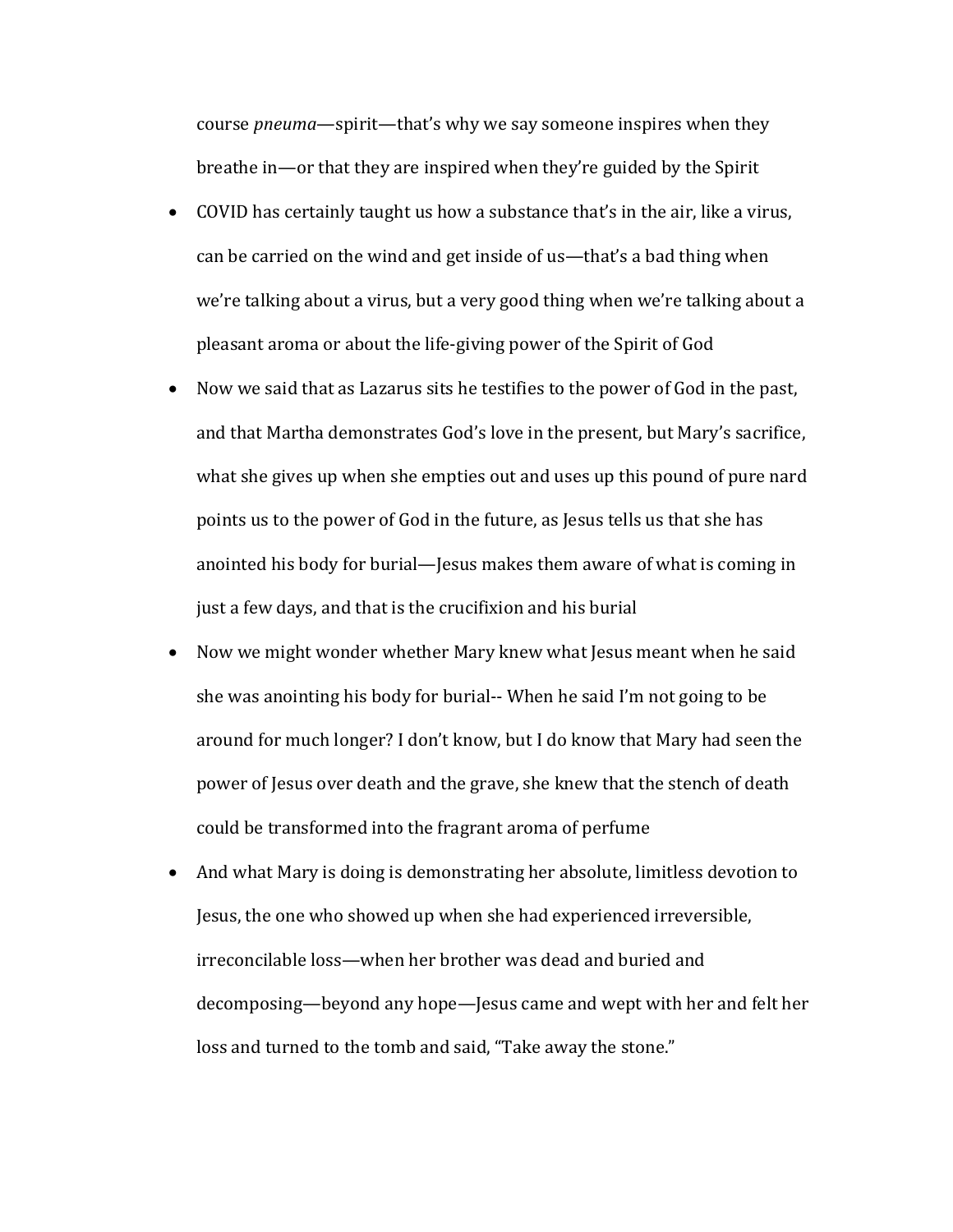- Mary had seen death transformed into life. Mary had seen what happened when Jesus showed up and what was lost was restored, how Lazarus had been bound in the tomb and was now sitting at the dinner table, and so I suspect she had no hesitation at using up a pound of pure nard to anoint Jesus' feet.
- I suspect she did so joyfully.
- I suspect she did so expectantly.
- She knew that what is emptied out will be filled, that what is used up will be multiplied, that death and loss have no dominion when Jesus shows up
- And so her sacrifice not only points to the tomb that lies in the future, it points to the fact that like this container of nard, that tomb is also going to be empty. But that's getting ahead of ourselves.
- Now we said that Mary's action prompts a response from Judas.
- Now it's certainly true that Mary gives extravagantly. She sacrifices to Jesus an offering worth a year's wages—and she does so in an extravagant way this is a spectacle—she embraces the indignity of removing her hair covering and wiping Jesus' feet with her hair—this is an intimate and excessive gesture—it is over the top—and it may be that Judas, like Simon the Pharisee in Luke 7, feels that this gesture is improper—it looks bad, and it smells up the place while they're trying to have dinner-but on top of everything else, Judas thinks Mary is a poor manager of money, because she's just pouring cash out on Jesus' feet—using it up—when he wants to keep it for himself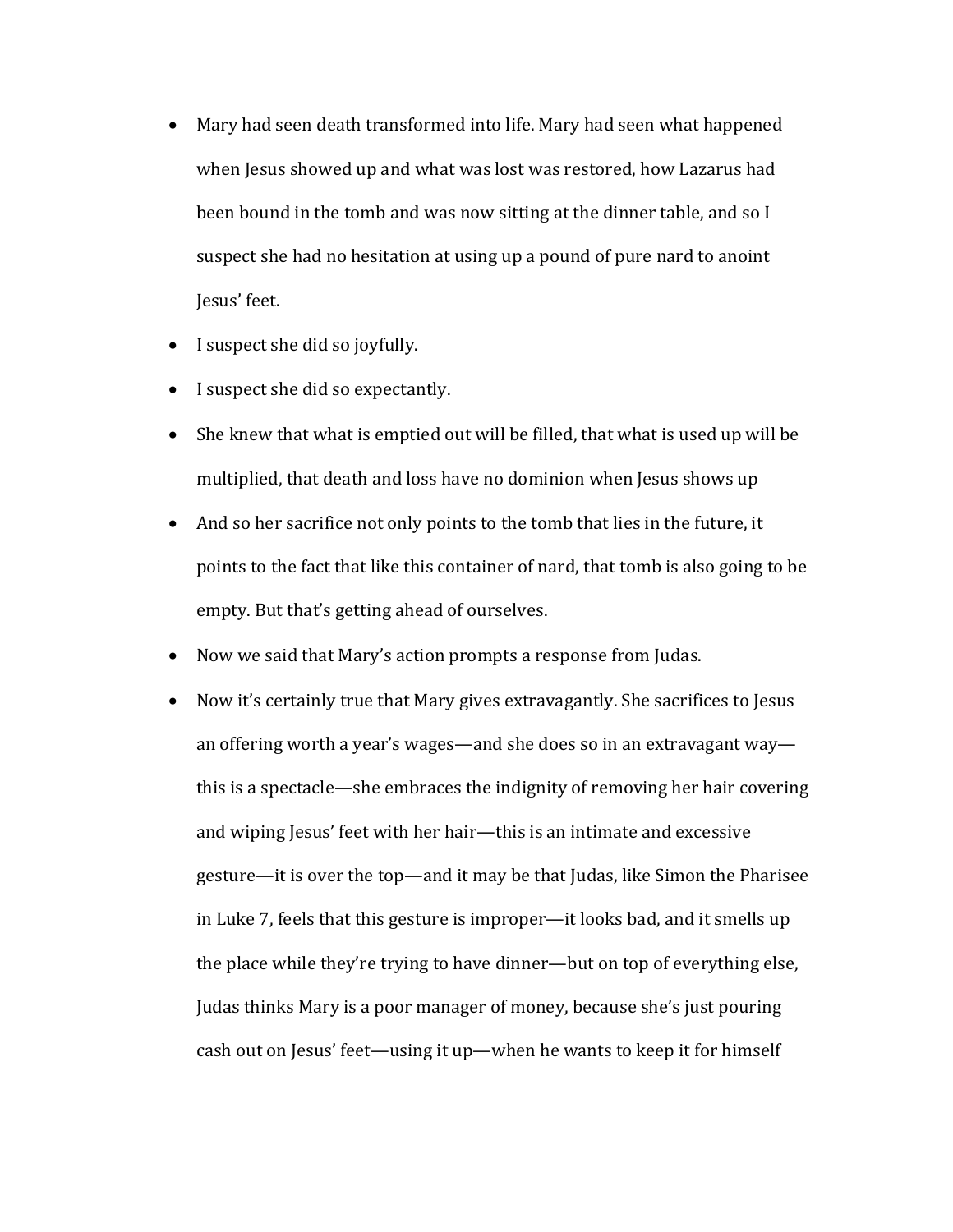- But Mary isn't concerned with what Judas thinks. Mary is not looking to Judas for approval. She's not looking to Judas for advice about table manners, or financial guidance, or even for counsel about how to address the socioeconomic needs of those less fortunate.
- But Judas gives his opinion anyway. And that's what I want us to notice about Judas—while Lazarus sits, and Martha serves, and Mary sacrifices—Judas critiques. And Judas critiques because while they're sitting, serving and sacrificing, he's looking to steal—to take what's meant for someone else and keep it for himself—while Mary is giving, emptying out, using up, Judas wants to hold tight, to cash in, to grab and keep and collect—while Mary is giving he's trying to take
- And we know that's what he's trying to do because John's omniscient narrator—that's a narrator who tells us what's going on in peoples' hearts and minds—tells us that not only is he going to betray Jesus, but he's also not really interested in the poor, but he's a thief.
- But you know I have noticed that it often happens whenever somebody is doing something good, or thinking about doing something good, somebody like Judas has to offer their opinion—I like to call these people "whatabouters." They're they people who when somebody says something like "we ought to help the Ukrainian refugees or donate to the food bank" they say "but whatabout..." whatabout the homeless in Glasgow, what about the NHS, whatabout veterans—and the truth is that they're not really interested in helping those folks, they just don't want to help anybody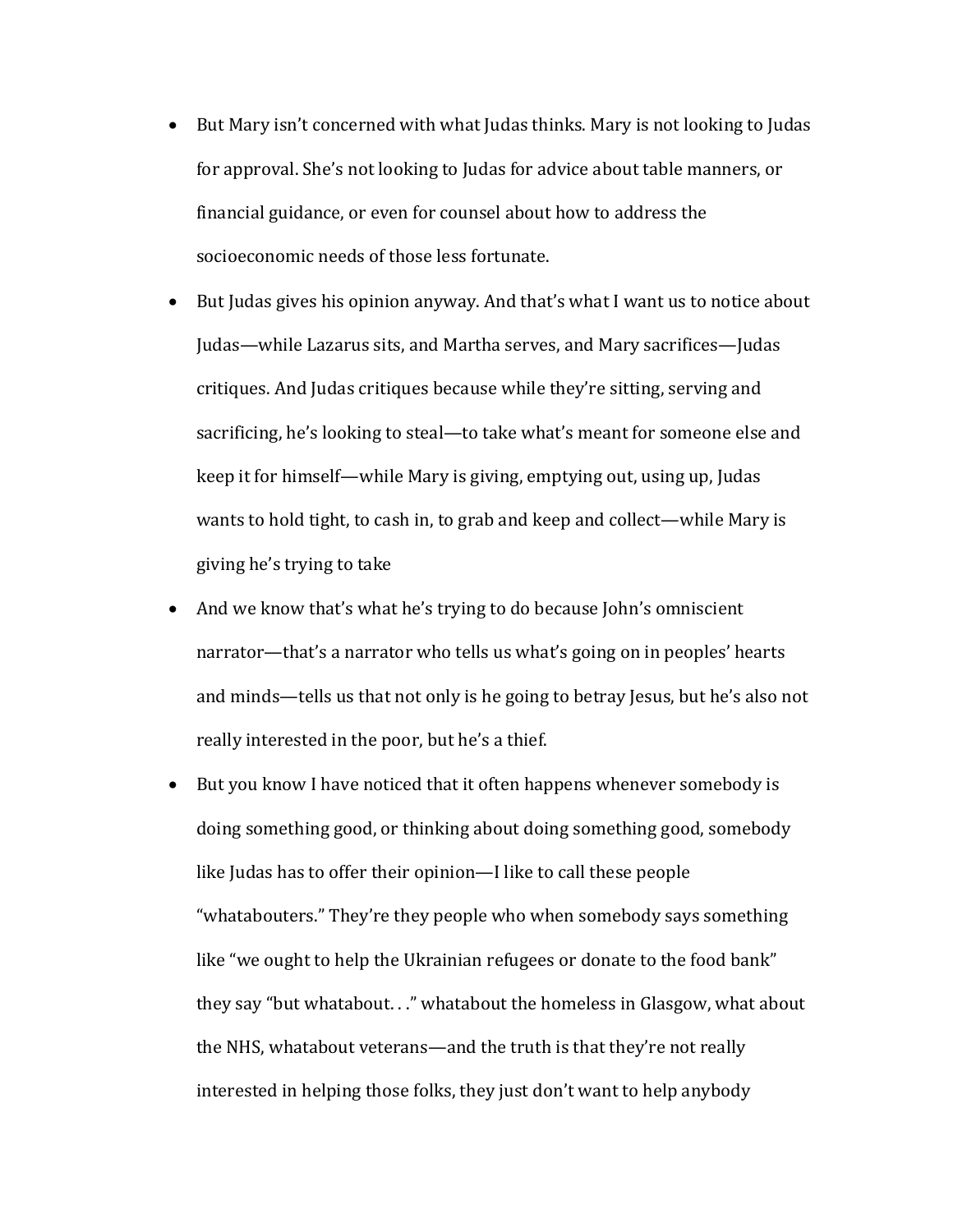- And that's what Judas does—he says why use that resource up? Why not turn it into cash for me so I can hold onto it?
- And Judas isn't just greedy, he also doesn't understand how God's provision works—even when evidence of God's power is sitting right there at the table with him—Lazarus' time was up, his body was being eaten up, he was all used up, and yet here he sits--and so Judas speaks from the perspective of scarcity, even though he is in the presence of the one who brings abundance.
- Judas was there at the feeding of the five thousand—that was back in chapter 6 of John's gospel. Judas has seen the way that Jesus can multiply even what does not look like it's going to be enough into that which is sufficient for the needs of others with plenty left over. Judas has seen Jesus bring healing and restoration and reverse even the loss of life itself.
- But Judas looks at Mary's extravagant sacrifice and questions it—asking why didn't we turn this offering into cash? Why suffer a loss when we could have seen a profit? As if giving generously to Jesus would mean that there wouldn't be enough to give to others.
- Judas knows better. Judas has seen Jesus bring abundance from scarcity, life from death, fullness from emptiness, healing from brokenness—and yet he still asks "why didn't you sell this precious commodity? Why didn't you turn to the world's marketplace and rely on its system of exchange to give you what it's worth? Why would you waste it by just emptying it out for Jesus?"
- Judas has not learned how God's provision works—and so Judas critiques.
- But while Judas critiques, Jesus corrects and commends.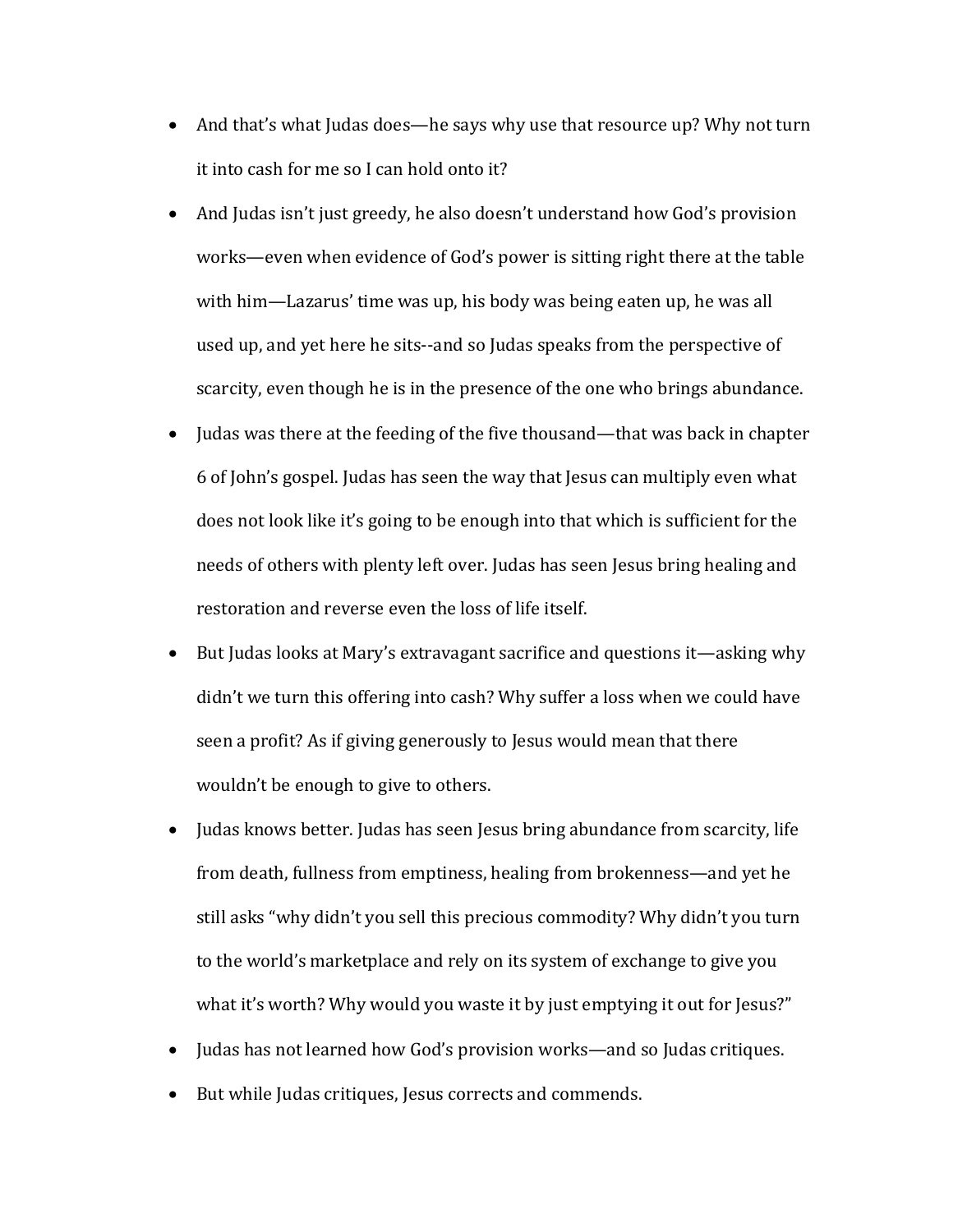- Jesus corrects Judas, and commends Mary, saying you leave her alone, she's been saving that to anoint my body for burial—and then he adds a little jab at Judas when he says don't worry, you'll never run out of poor people to help you'll never use up your opportunities to be generous—and that's what Jesus means when he says the poor will always be with you--Jesus is quoting Deuteronomy chapter 15 here, where it says "Since there will never cease to be some in need on the earth, I therefore command you, "Open your hand to the poor and needy neighbor in your land."—it's not an excuse for inaction but a challenge to be constantly willing to give what we have—whether it's time or energy or resources or just our presence—to be used—even to be used up in the service of the Kingdom
- And so it's with a bit of irony that Jesus can say here, you'll always have the poor with you but you will not always have me—because this is the same Jesus who says elsewhere I will be with you always, even to the end of the age—and that's an irony that we're reminded of when we realise that the Greek word that Jesus uses for have—when he says you will not always have  $me$ —it's a word that means to possess, to have, but it's not only a Greek word, it's also an English word—and the word Jesus uses there is echo echo—that's when we send out a word and it comes back to us, we give it up and it returns—and so when he says that Mary is anointing him for burial Jesus is saying that like Lazarus, he will be put into a container, like that nard was, like Papa Abear's chicken stew was, and he will be emptied out, made nothing, used up—but the power of God demonstrates time and time again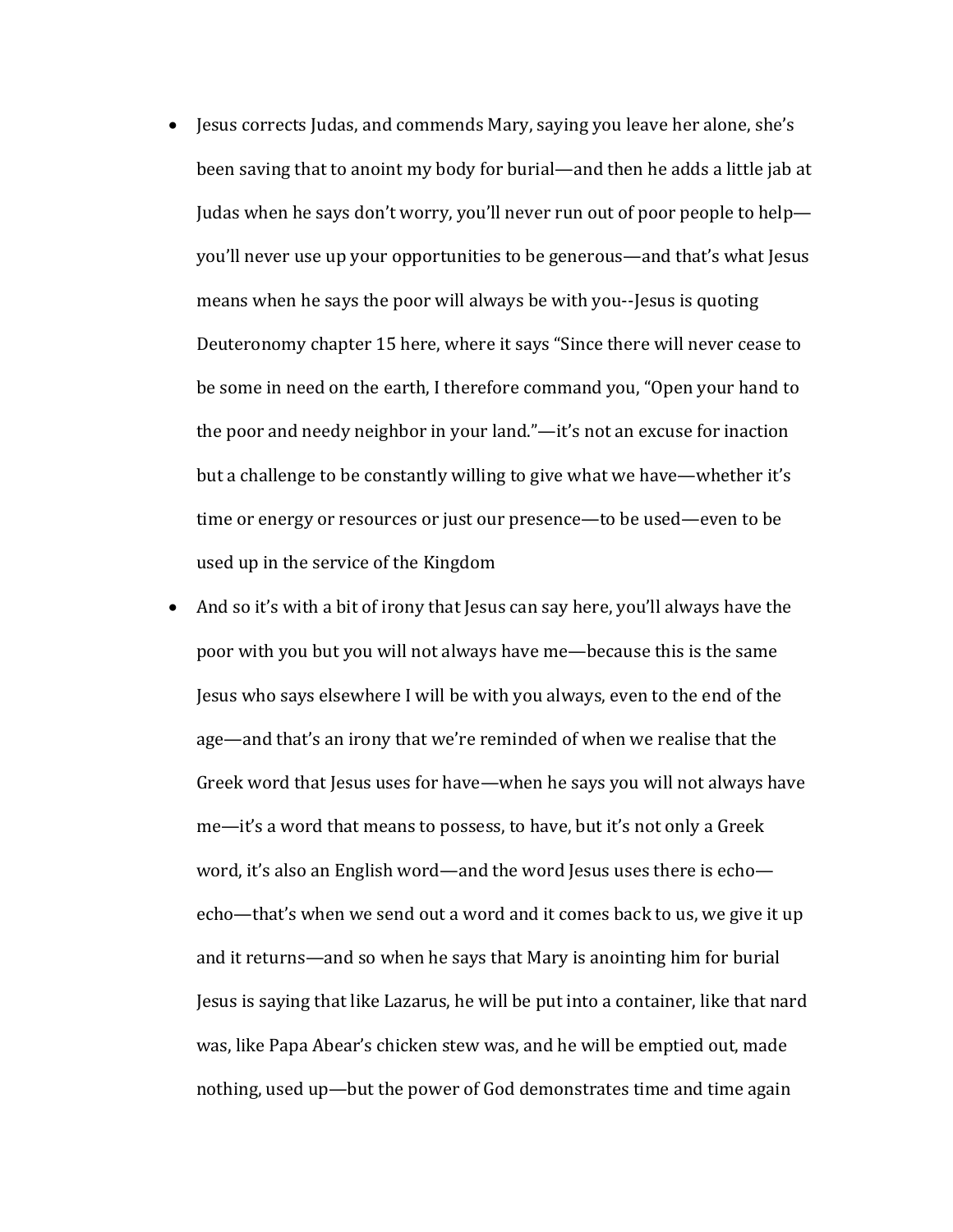that what is emptied out can be regenerated, transformed, exalted, magnified,

- And what we see through Mary's sacrifice is that only when that perfume is emptied out and given to Jesus does it fill the whole house and even the people in it—and that aroma will be carried on the wind—the *pneuma*-- out into the whole world
- And like the aroma of the perfume that is spilled out, used up, when he is emptied out Jesus will be exalted and his spirit will fill HIS house—as we saw last week the Spirit fills those in Jerusalem and moves out into all the world
- But Judas doesn't understand the paradox—he doesn't understand what it means that the one who loses their life will save it, that Jesus who is emptied out and made nothing will be exalted, that what is sacrificed for Jesus' sake is never really used up, because even though you can use up what resources you have, and use up what time you have, and what energy you have, you can't use up the power of God to restore and regenerate and refresh and renew—you can't use up God's provision—because as we sang this morning, "out of his infinite riches in glory, he giveth and giveth and giveth again"
- Whenever you feel used up from serving or sacrificing, remember that you can just sit at the table for a while—be fed and refreshed and renewed there will always be opportunities to serve and to give—and you can use up your time and your energy and your resources, but you'll never use up the power of God to take what's been used up, emptied out, and make it new and abundant